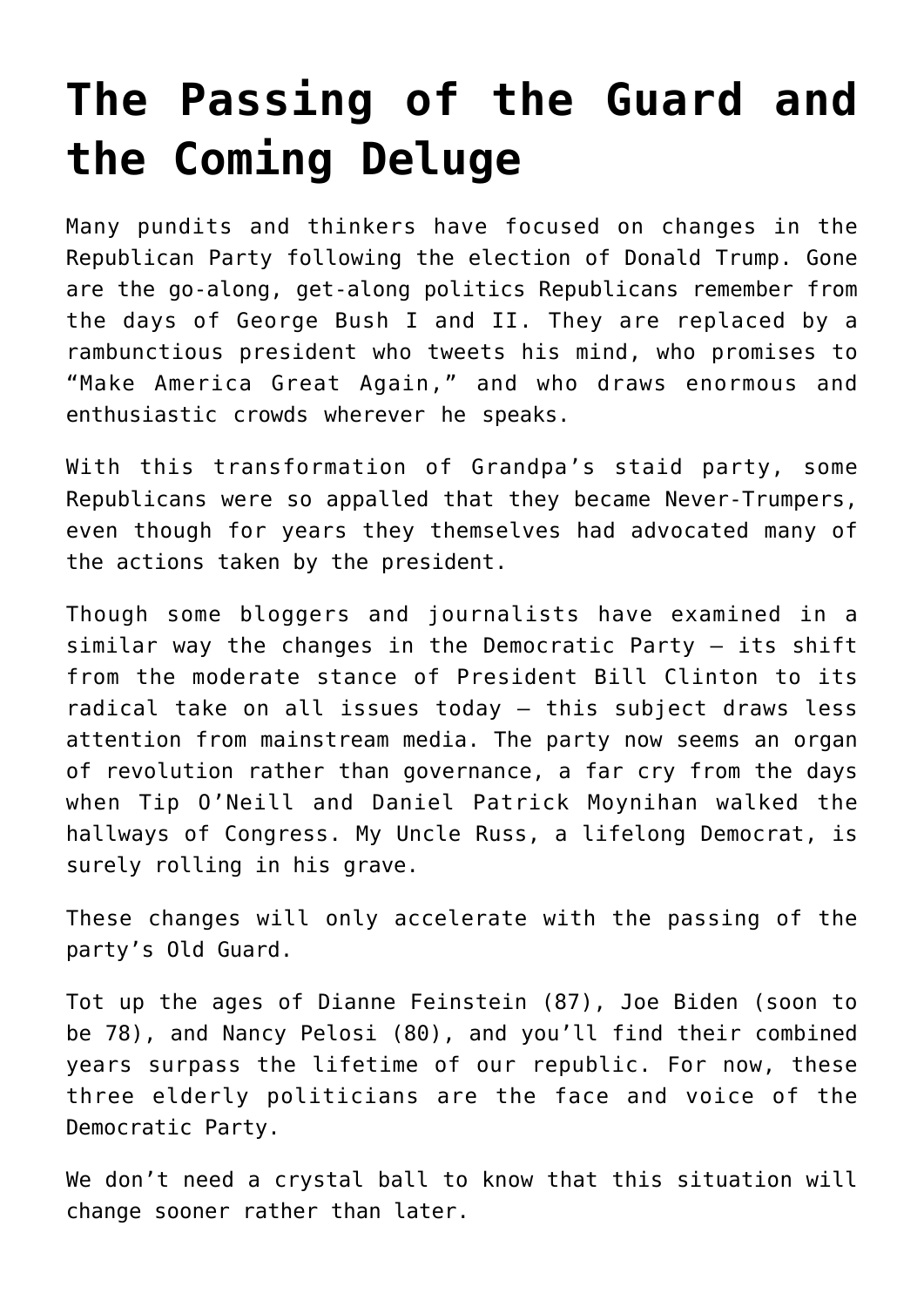Who then will become the voice and face of the Democratic Party?

Will it be politicians like Kamala Harris, Alexandria Ocasio-Cortez, and Ilhan Omar? Or will it be governors Andrew Cuomo of New York, Gavin Newsome of California, and Ralph Northam of Virginia?

Either way, we can expect to see a political party increasingly alienated from the middle class and, quite possibly, from minorities increasingly suspicious of the machinations of left-wing social justice warriors. We can expect to see average Americans who work for a living, raise families, and value their freedom reject leftist fanaticism.

Do the Democrats still retain moderates among them, men and women who might attract more independent voters to the party, who haven't slipped down the rabbit hole with Alice like so many of their colleagues? Can a mainstream politician find a home in a party headed toward full-blown socialism?

Not if Tulsi Gabbard serves as our example.

This attractive, articulate representative from Hawaii served in Iraq with the National Guard and has long worked for the Democratic Party. At the time she entered that state's legislature, she was the youngest woman in our nation's history to do so. As a member of Congress, she proposed a Medicare For All Plan, remained a strong advocate of abortion, and generally voted the party line. She toes the party line on the environment and served three terms on the LGBT Equality Caucus while in the House. She's also the first Hindu to serve in Congress.

Moderate Democrats might find Gabbard an ideal candidate for the presidency. She comes across as levelheaded, being less given to vilifying attacks on those of the opposing party.

But Tulsi Gabbard never even came close to winning the